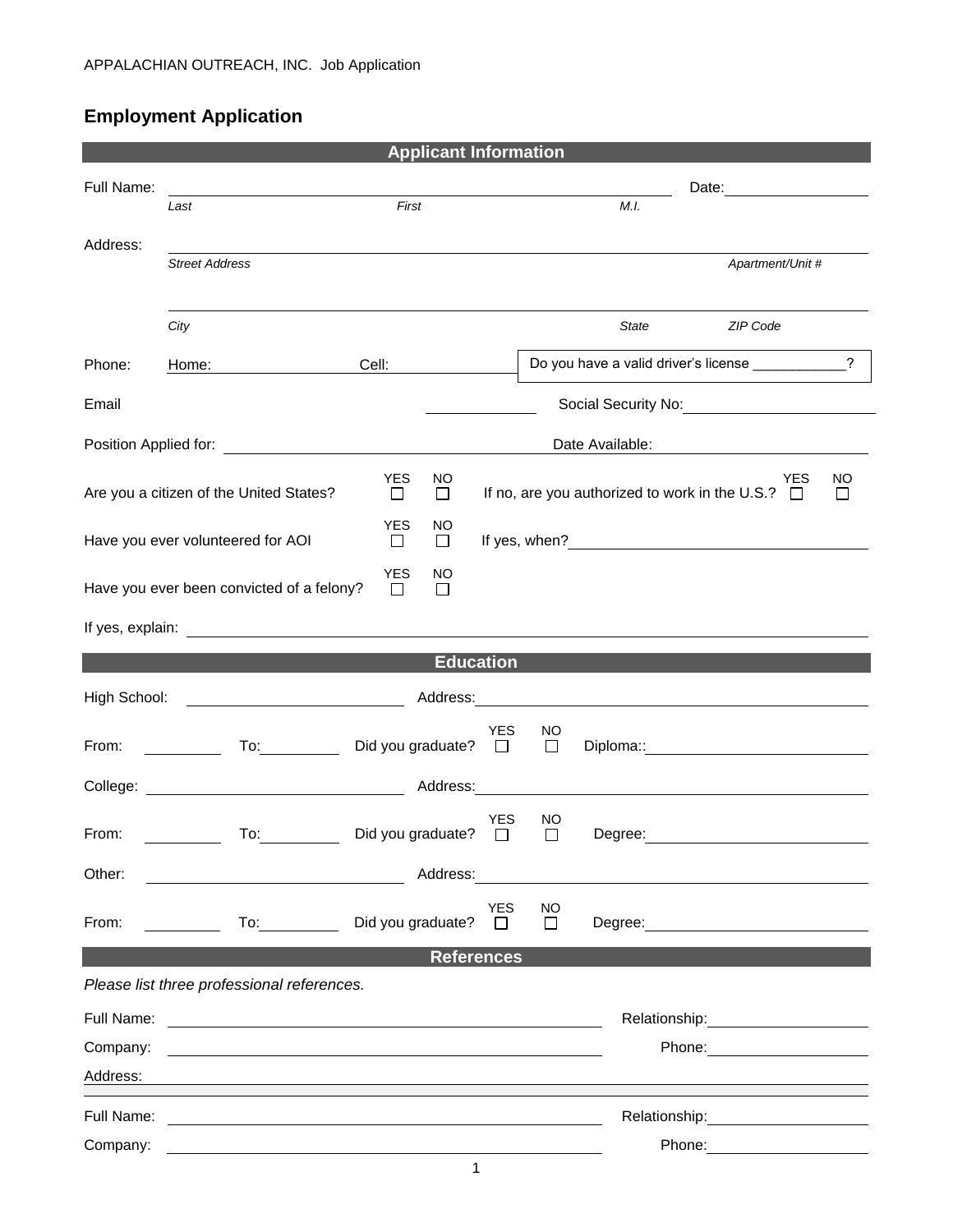## APPALACHIAN OUTREACH, INC. Job Application

| Address:                   |                                                                                                                                            |                                                                                                                                                                                                                                        |  |  |  |  |  |  |  |
|----------------------------|--------------------------------------------------------------------------------------------------------------------------------------------|----------------------------------------------------------------------------------------------------------------------------------------------------------------------------------------------------------------------------------------|--|--|--|--|--|--|--|
| Full Name:                 | <u> 1989 - Johann Stoff, deutscher Stoffen und der Stoffen und der Stoffen und der Stoffen und der Stoffen und der</u>                     |                                                                                                                                                                                                                                        |  |  |  |  |  |  |  |
| Company:                   |                                                                                                                                            | Phone: 2000 2000 2010 2010 2010 2010 2021 2022 2023 2024 2025 2020 2021 2022 2023 2021 2022 2023 2024 2025 20                                                                                                                          |  |  |  |  |  |  |  |
| Address:                   |                                                                                                                                            |                                                                                                                                                                                                                                        |  |  |  |  |  |  |  |
| <b>Previous Employment</b> |                                                                                                                                            |                                                                                                                                                                                                                                        |  |  |  |  |  |  |  |
| Company:                   |                                                                                                                                            |                                                                                                                                                                                                                                        |  |  |  |  |  |  |  |
| Address:                   | <u> 1980 - Johann Stoff, deutscher Stoff, der Stoff, der Stoff, der Stoff, der Stoff, der Stoff, der Stoff, der S</u>                      | Supervisor: Victor Communication                                                                                                                                                                                                       |  |  |  |  |  |  |  |
| Job Title:                 | Starting Salary: \$                                                                                                                        | Ending Salary: \$                                                                                                                                                                                                                      |  |  |  |  |  |  |  |
|                            |                                                                                                                                            |                                                                                                                                                                                                                                        |  |  |  |  |  |  |  |
| From:                      | <u>and the state of the state of the state</u>                                                                                             | Reason for Leaving:<br><u>Next and the manufacture of the set of the set of the set of the set of the set of the set of the set of the set of the set of the set of the set of the set of the set of the set of the set of the set</u> |  |  |  |  |  |  |  |
|                            | <b>YES</b><br>NO.<br>May we contact your previous supervisor for a reference?<br>$\Box$<br>$\Box$                                          |                                                                                                                                                                                                                                        |  |  |  |  |  |  |  |
|                            |                                                                                                                                            |                                                                                                                                                                                                                                        |  |  |  |  |  |  |  |
| Company:                   | <u> 1989 - Johann John Stoff, deutscher Stoffen und der Stoffen und der Stoffen und der Stoffen und der Stoffen</u>                        |                                                                                                                                                                                                                                        |  |  |  |  |  |  |  |
| Address:                   |                                                                                                                                            | Supervisor: 2000                                                                                                                                                                                                                       |  |  |  |  |  |  |  |
| Job Title:                 | <u> 1990 - Johann Barbara, politik eta politik eta politik eta politik eta politik eta politik eta politik eta p</u><br>Starting Salary:\$ | Ending Salary:\$                                                                                                                                                                                                                       |  |  |  |  |  |  |  |
|                            |                                                                                                                                            |                                                                                                                                                                                                                                        |  |  |  |  |  |  |  |
| From:                      |                                                                                                                                            | Reason for Leaving:<br><u>Next and the manufacture of the set of the set of the set of the set of the set of the set of the set of the set of the set of the set of the set of the set of the set of the set of the set of the set</u> |  |  |  |  |  |  |  |
|                            | <b>YES</b><br>NO<br>May we contact your previous supervisor for a reference?<br>$\Box$<br>$\Box$                                           |                                                                                                                                                                                                                                        |  |  |  |  |  |  |  |
|                            |                                                                                                                                            |                                                                                                                                                                                                                                        |  |  |  |  |  |  |  |
| Company:                   | <u> 1989 - Johann Stein, marwolaethau a bhann an t-Amhair ann an t-Amhair an t-Amhair an t-Amhair an t-Amhair an</u>                       |                                                                                                                                                                                                                                        |  |  |  |  |  |  |  |
| Address:                   |                                                                                                                                            | Supervisor: ____________________                                                                                                                                                                                                       |  |  |  |  |  |  |  |
| Job Title:                 | Starting Salary:\$<br><u> 1989 - Johann Barn, fransk politik amerikansk politik (</u>                                                      | Ending Salary: \$                                                                                                                                                                                                                      |  |  |  |  |  |  |  |
|                            |                                                                                                                                            |                                                                                                                                                                                                                                        |  |  |  |  |  |  |  |
| From:                      |                                                                                                                                            | Reason for Leaving: Management Control of Reason for Leaving:                                                                                                                                                                          |  |  |  |  |  |  |  |
|                            | <b>YES</b><br>NO.<br>May we contact your previous supervisor for a reference?<br>$\mathbf{L}$<br>$\mathbf{L}$                              |                                                                                                                                                                                                                                        |  |  |  |  |  |  |  |
| <b>Military Service</b>    |                                                                                                                                            |                                                                                                                                                                                                                                        |  |  |  |  |  |  |  |
| Branch:                    |                                                                                                                                            | From: The contract of the contract of the contract of the contract of the contract of the contract of the contract of the contract of the contract of the contract of the contract of the contract of the contract of the cont<br>To:  |  |  |  |  |  |  |  |
| Rank at Discharge:         | <u> 1989 - Johann Harry Harry Harry Harry Harry Harry Harry Harry Harry Harry Harry Harry Harry Harry Harry Harry</u>                      | Type of Discharge: <u>contained</u> and the contact of the contact of the contact of the contact of the contact of the contact of the contact of the contact of the contact of the contact of the contact of the contact of the con    |  |  |  |  |  |  |  |